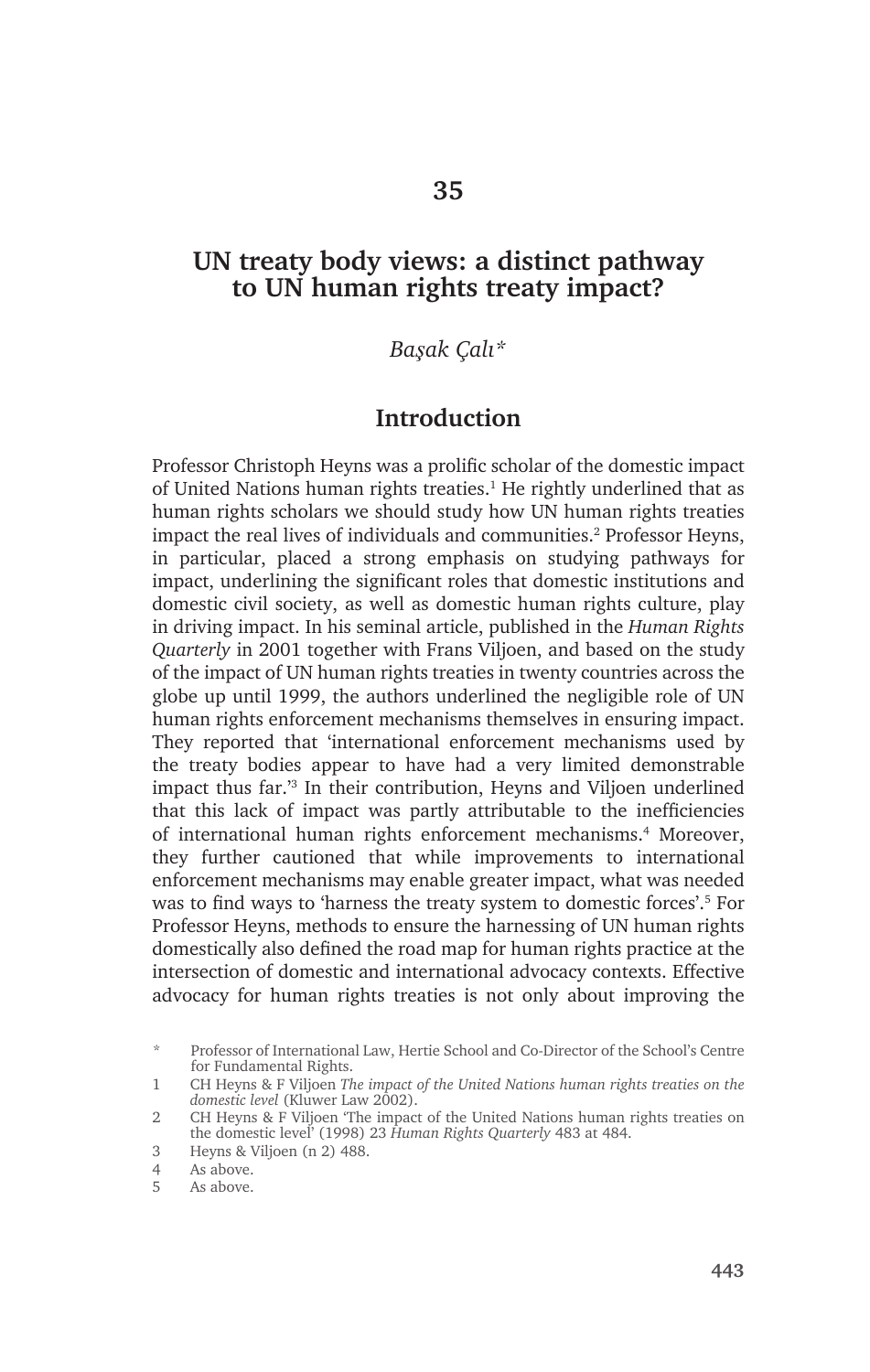efficiency and accessibility of UN human rights standards, but also on strengthening the domestic infrastructure for human rights, composed not only of state institutions, but also all the other organs of domestic society.

Departing from the central insights of Professor Heyns' work on the barriers and pathways to impact of enforcement mechanisms of UN human rights treaties, this chapter turns its attention to one specific aspect of the UN human rights enforcement architecture, the individual complaints mechanisms before the United Nations human rights treaties, as a distinct avenue for increasing the domestic impact of UN human rights treaties. The chapter acknowledges that the individual complaints mechanisms share the standard weaknesses of other international enforcement mechanisms of UN human rights treaties as identified by Heyns and Viljoen. It also, however, argues that individual petition mechanisms present distinct opportunities for impact.<sup>6</sup> The reasons for this are twofold. First, individual cases present a distinct opportunity for civil society, media and academia to engage with UN human rights treaties. To engage with an individual case is to engage with a relatable, specific human story. In turn, individual cases may be more capable of focusing the attention of domestic compliance constituents to questions concerning the effective implementation of UN human rights treaties than a more abstract engagement with them. In the words of Heyns and Viljoen, individual cases may, in particular, offer a new opportunity for state and non-state actors in 'disengaged countries'.<sup>7</sup> Second, the decisions of UN human rights treaties are uniquely positioned to offer a special opportunity for judicial impact. This is because individuals demand a certain set of specific individual remedies, which courts are best placed to provide. In such situations judicial impact can take place directly, through the domestic courts engaging with individual remedies required in a case. It can also take place indirectly, by considering the case law of the United Nations treaty bodies (UNTB) in other comparable cases. There is also a second opportunity for indirect impact. UNTB case law may also provide opportunities for impact on regional human rights courts and commissions or other international courts. The judicial dialogue between regional courts and commissions (or other international courts) through their use of UNTB case law in individual cases can therefore subsequently act as a conduit of domestic impact in domestic judicial settings, in countries where individuals

<sup>6</sup> I employ the definition of specific opportunities in the social movement literature when discussing the UNTB petition system as offering distinct opportunities. See, J Berclaz & M Giugni 'Specifying the concept of political opportunity structures' in M Kousis & C Tilly (eds) *Economic and political contention in comparative perspective* (Routledge 2005) 15-32.

<sup>7</sup> Heyns & Viljoen (n 2) 534.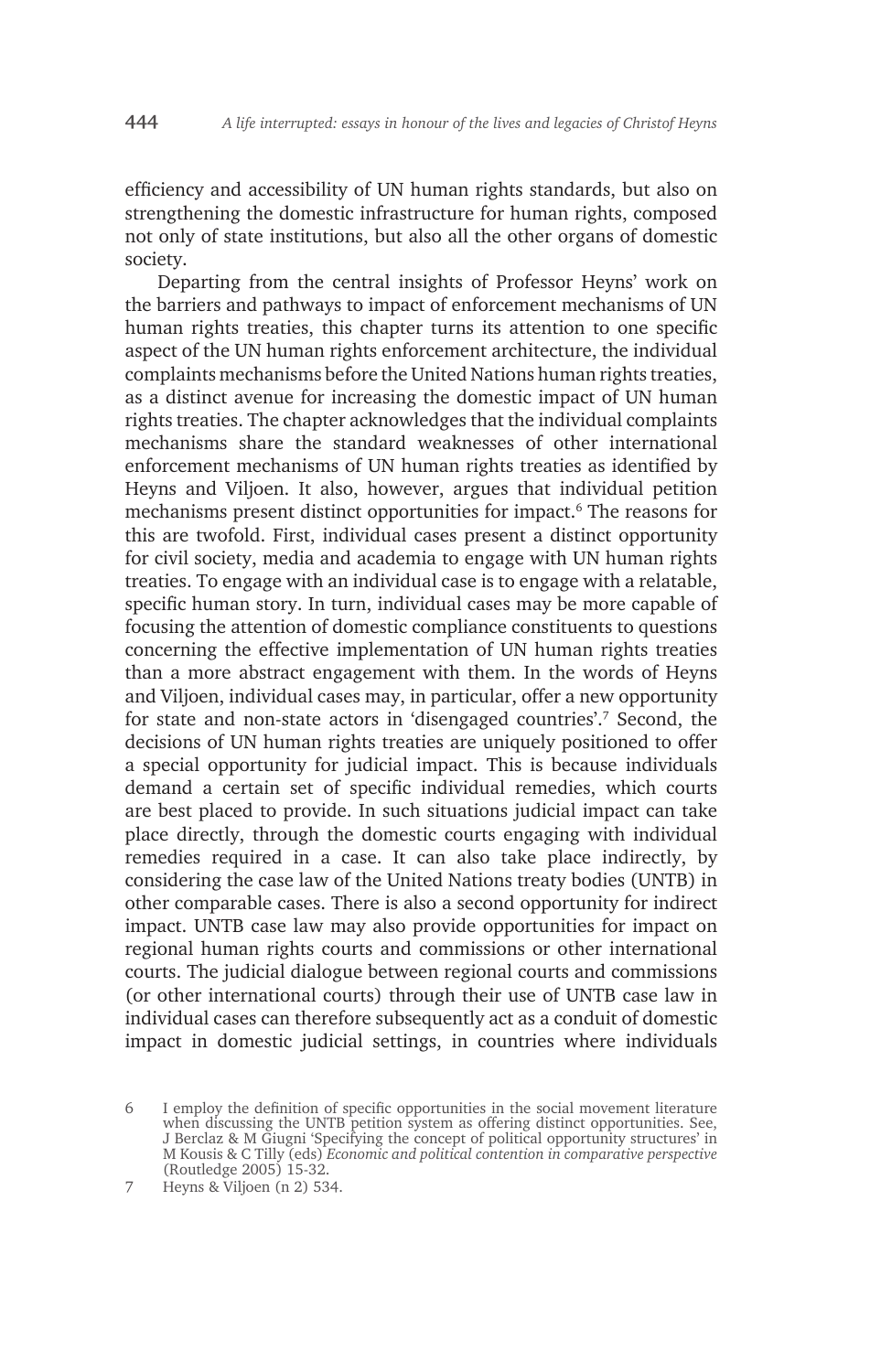have access to both UN human rights treaty bodies and regional human rights courts.

In what follows, the chapter first outlines the proliferation of the right to individual petition mechanisms before the UN human rights treaties. It shows that the generation of UN human rights case law through individual cases has become a central avenue for UN human rights treaty bodies to harness UN human rights treaties to domestic institutions across the globe. Second, the chapter turns to how the standard weaknesses of international human rights enforcement mechanisms are also reflected in the human rights decisions of UNTBs. As such, lack of dissemination, backlog, vague recommendations and overlaps, alongside the lack of legally binding status of individual decisions are common barriers to ensuring the impact of the case law of UN generated through individual decisions.<sup>8</sup> Third, the chapter turns to the unique opportunities created by UN human rights views, and their ability to empower civil society and the media alongside domestic and international judiciaries. The chapter concludes by calling for more comparative studies of the impact of UN views and the need for a more robust cataloguing of best practices for impact created by UN views.

## **The proliferation of the right to individual petition before UN human rights treaty bodies**

The individual complaints mechanisms of the United Nations have over the last two decades come to the foreground of the academic scholarship on the impact of UN human rights treaties as well as international litigation practices, in particular. $9$  This is because alongside the older individual complaints mechanisms of the International Covenant on Civil and Political Rights (ICCPR), the Convention on the Elimination of All Forms of Racial Discrimination (CERD) and the Convention against Torture (CAT), which came into force in 1976, 1982 and 1987 respectively, the individual complaints mechanisms have significantly

<sup>8</sup> Heyns & Viljoen (n 2) 488. Also see KF Principi 'Implementation of UN treaty body decisions: a brief insight for practitioners' (2020) 12 *Journal of Human Rights Practice* 185, on non-legally binding status of decisions as a 'common reason' for implementation failures.

<sup>9</sup> See representatively, G Ulfstein 'Individual complaints' in H Keller & G Ulfstein (eds) *UN human rights treaty bodies: law and legitimacy* (CUP 2012), SP Subedi *The effectiveness of the UN human rights system: reform and the judicialisation of human rights* (Routledge 2017); Principi (n 8), V Shikhelman 'Implementing decisions of international human rights institutions– evidence from the United Nations Human Rights Committee' (2019) 30 *European Journal of International Law* 753, AJ Ullmann and A Von Staden 'Challenges and pitfalls in research on compliance with the "views" of UN human rights treaty bodies: a reply to Vera Shikhelman' (2020) 31 *European Journal of International Law* 693, C Sandoval, P Leach & R Murray 'Monitoring, cajoling and promoting dialogue: what role for supranational human rights bodies in the implementation of individual decisions?' (2020) 12 *Journal of Human Rights Practice* 71.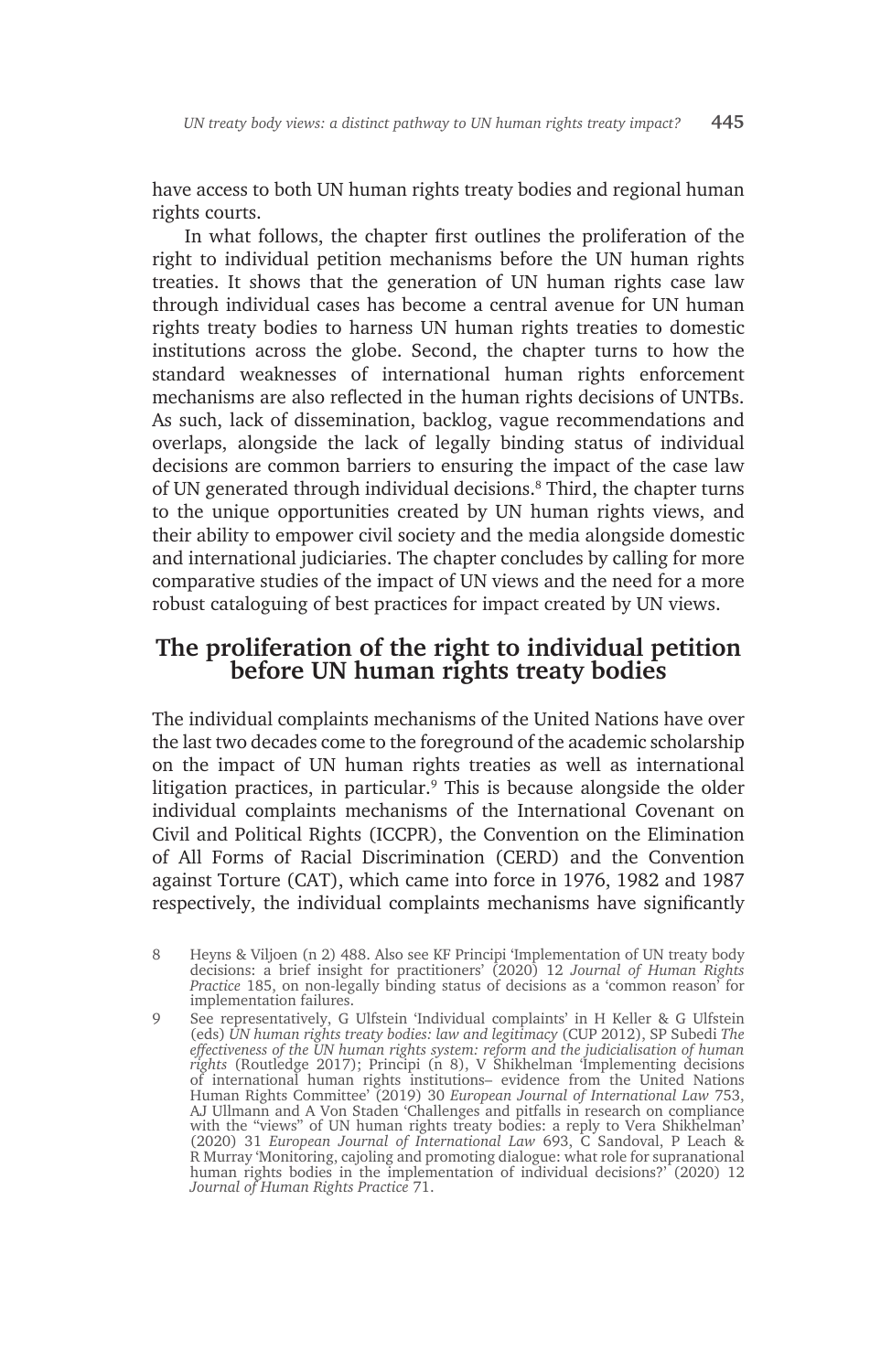expanded, and are now available for all UN human rights treaties with the exception of the Convention on the Rights of Migrant Workers. In the case of the Convention on the Elimination of all Forms of Discrimination against Women (CEDAW), the International Covenant on Economic, Social and Cultural Rights (ICESCR), and the Convention on the Rights of the Child (CRC) state parties have drafted and ratified optional protocols on individual complaints mechanisms well after the initial adoption of these treaties, in 2000, 2013, and 2014 respectively. The two new generation UN human rights treaties, the Convention on the Rights of Persons with Disabilities (CRPD) also has an optional protocol for individual complaints and states can opt in to the individual complaints mechanism under the Convention on Enforced Disappearances (CED) by making a declaration under Article 31 of CED.

What is more, the expansion of the right to individual petition before these UNTBs has received a significant number of opt-ins by state parties, also in the last two decades. The ICCPR, CEDAW and CRPD, in particular, now have a global reach with access to individuals from both the global north and the global south and deliver decisions with respect to states which are also under the jurisdiction of regional human rights courts and commissions in Europe, the Americas and Africa. In addition, some of these mechanisms have become the only quasi-judicial avenue for victims of human rights violations to seek redress. This is, to name a few, the case for countries across the globe such as Belarus<sup>10</sup> in Europe, Tajikistan,<sup>11</sup> Kazakhstan<sup>12</sup> and Turkmenistan,<sup>13</sup> Nepal and Sri Lanka<sup>14</sup> in Asia, and Saudi Arabia<sup>15</sup> in the Middle East.

The increase in the availability of individual complaints mechanisms, alongside the rise in state opt ins to such mechanisms, has led in turn to a proliferation of UN treaty body case law across all UN human rights committees in recent decades, $16$  and what I and my co-authors have called the rise of UN human rights treaty bodies as 'soft courts'17 in a

- 10 Belarus accepted the right to individual petition before the ICCPR and CEDAW in 1992 and 2004 respectively.
- 11 Tajikistan acceded to ICCPR and CEDAW individual complaints mechanisms in 1999 and 2014 respectively.
- 12 Kazakhstan acceded to CERD, CAT, CEDAW and ICCPR individual complaints mechanisms in 2001, 2008, 2008 and 2009 respectively.
- 13 Turkmenistan acceded to ICCPR, CEDAW and CRPD individual complaints mechanisms in 1997, 2009 and 2010 respectively.
- 14 Nepal acceded to ICCPR, CEDAW and CRPD individual complaints mechanisms in 1991, 2007, and 2010 respectively.
- 15 Saudi Arabia acceded to the CRPD individual complaints mechanism in 2008.
- 16 B Çalı & AS Galand 'Towards a common institutional trajectory? individual complaints before UN treaty bodies during their booming years' (2020) 24 *International Journal of Human Rights* 1-24.
- 17 B Çalı, C Costello & S Cunningham 'Hard protection through soft courts? nonrefoulement before the United Nations treaty bodies' (2020) 21 *German Law Journal* 355.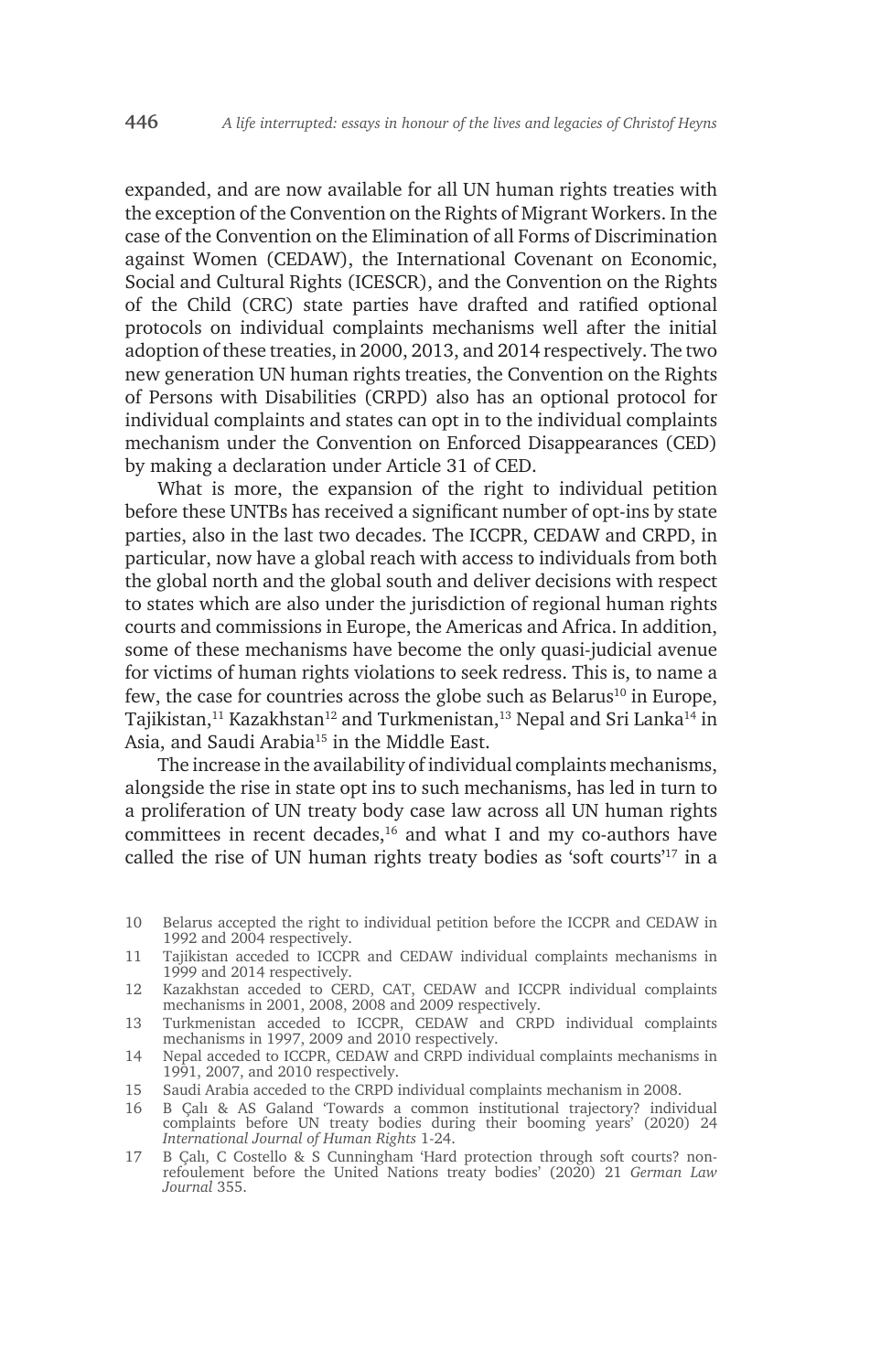comparative study of non-refoulement decisions delivered by UNTBs. This is because the quasi-judicial assessment of compliance with UN treaties in individual cases is now a central part of the work of the UNTBs, alongside the more standard mandates they have of reviewing state reports and of issuing concluding observations and general comments.18

Parallel to the rise of individual petition before UNTBs, scholarship on the impact of these views has also proliferated, following the seminal cross-country study by Heyns and Viljoen.19 There are now more and more studies on the level of compliance of states with the views. The broad findings of this literature on the level of compliance with treaty body UN views show that the initial findings of Heyns and Viljoen on the low levels of compliance with the views have not significantly changed. Principi's 2017 and 2020 research confirms this finding, reporting that a lack of implementation of decisions is more prevalent than their implementation.<sup>20</sup> Shikhelman's 2019 research further shows that a lack of action to implement the views of the UNTBs is the most prevalent outcome.21 This finding underlines that states' initial support of UN human rights treaty mechanisms by opting in to them is not met by these states' subsequent compliance with such views.

| <b>UNTB</b> | Entry into force<br>of individual<br>complaints<br>mechanisms | Yearly average no.<br>of communications<br>registered<br>$(2018 - 2019)^*$ | Yearly<br>average<br>no. of final<br>decisions<br>$(2018 -$<br>$2019)*$ | Number<br>of States'<br>acceptance<br>(2021) |
|-------------|---------------------------------------------------------------|----------------------------------------------------------------------------|-------------------------------------------------------------------------|----------------------------------------------|
| HRC.        | 1976                                                          | 329                                                                        | 131                                                                     | 116                                          |

| Table 1: Proliferation of UNTB Individual Complaints Mechanisms |  |  |  |  |
|-----------------------------------------------------------------|--|--|--|--|
|-----------------------------------------------------------------|--|--|--|--|

<sup>18</sup> The Second Biennial Report of the UN Secretary General on the Status of the Human Rights Treaty Body System of 6 August 2018, A/73/209, https://www.un.org/en/ ga/search/view\_doc.asp?symbol=A/73/309 (accessed 28 October 2021).

<sup>19</sup> Earlier studies focussing on the compliance with HRC decisions also found compliance with HRC's views by state parties 'disappointing'. See D McGoldrick *The Human Rights Committee: its role in the development of the International Covenant on Civil and Political Rights* (Clarendon 1994) 202.

<sup>20</sup> KF Principi 'Implementation of decisions under UN treaty body complaint procedures: how do states comply?: a categorized study based on 268 cases of "satisfactory" implementation under the follow-up procedure, mainly regarding the UN Human Rights Committee' (2017) 37 *Human Rights Law Journal*, Principii (n 9).

<sup>21</sup> Shikhelman (n 9)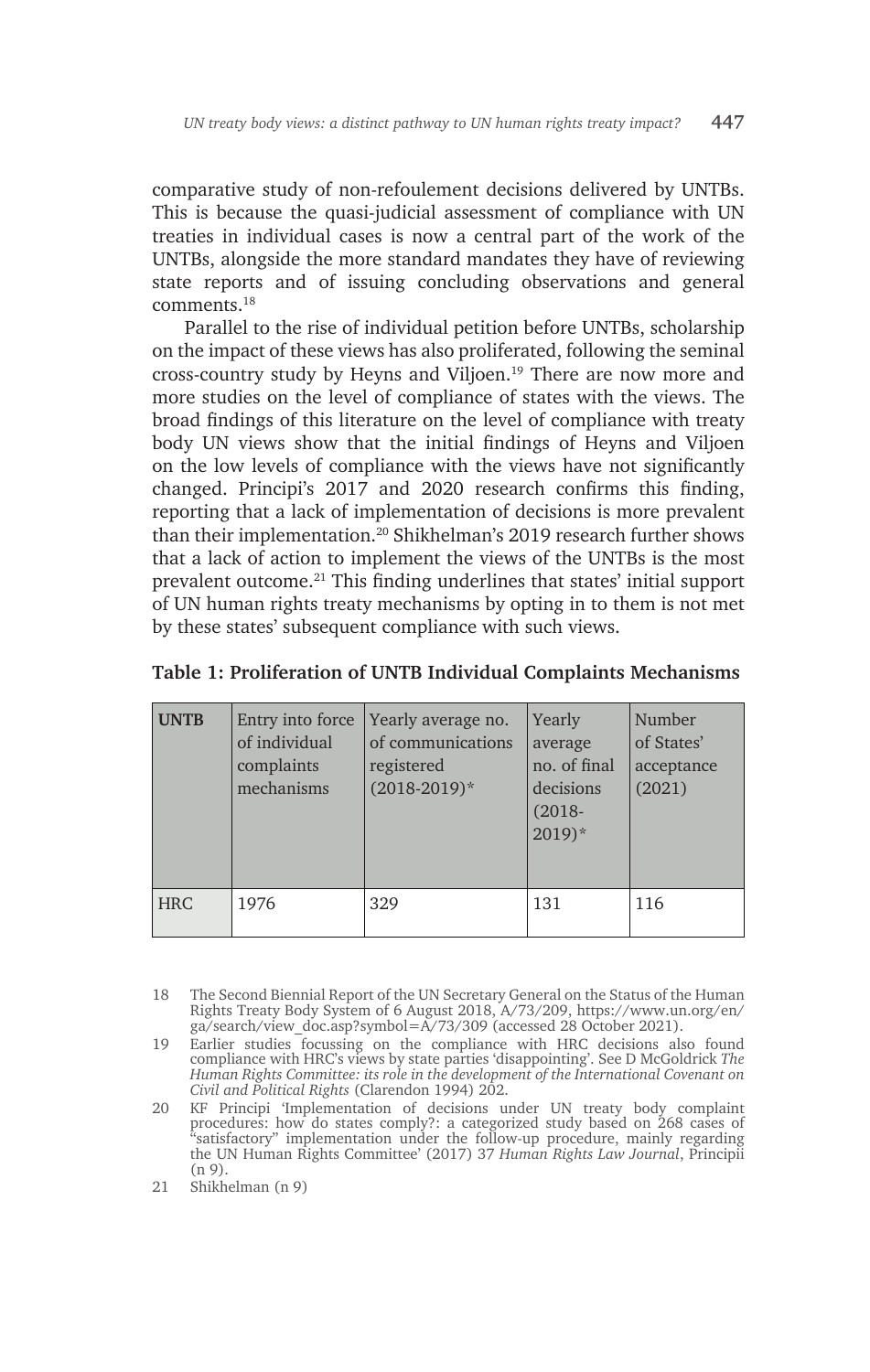| <b>UNTB</b>  | Entry into force<br>of individual<br>complaints<br>mechanisms | Yearly average no.<br>of communications<br>registered<br>$(2018-2019)*$ | Yearly<br>average<br>no. of final<br>decisions<br>$(2018 -$<br>$2019)*$ | Number<br>of States'<br>acceptance<br>(2021) |
|--------------|---------------------------------------------------------------|-------------------------------------------------------------------------|-------------------------------------------------------------------------|----------------------------------------------|
| <b>CERD</b>  | 1982                                                          | 5                                                                       | 3                                                                       | 59                                           |
| <b>CAT</b>   | 1987                                                          | 60                                                                      | 57                                                                      | 70                                           |
| <b>CEDAW</b> | 2000                                                          | 15                                                                      | 20                                                                      | 113                                          |
| <b>CRPD</b>  | 2008                                                          | 16                                                                      | 8                                                                       | 95                                           |
| <b>CED</b>   | 2010                                                          | $\mathbf{1}$                                                            | $\mathbf{1}$                                                            | 21                                           |
| <b>CESCR</b> | 2013                                                          | 80                                                                      | 15                                                                      | 24                                           |
| <b>CRC</b>   | 2014                                                          | 35                                                                      | 15                                                                      | 46                                           |

Data extracted from Report of the Secretary General, Status of the human rights treaty body system, A/74/643 Annexes, 10 January 2020 (available at www.ohchr. org/EN/HRBodies/HRTD/Pages/3rdBiennialReportbySG.aspx) and organised by Dr Aristi Volou.

# **Standard weaknesses of UN human rights enforcement mechanisms**

As originally developed by Heyns and Viljoen, the output of the UN human rights treaties face two types of weaknesses.

The first type of weakness stems from the inefficiencies of the UN human rights treaty bodies themselves. These inefficiencies concern the slow operation of UN human rights treaty bodies, the lack of resources and the backlog problems they face alongside the vagueness of the outputs they produce and the weaknesses in their follow up mechanisms.<sup>22</sup> The literature on the weaknesses of UN human rights views also confirm these findings.<sup>23</sup> UN human rights treaty bodies

23 MC Bassiouni & WA Schabas (eds) *New challenges for the UN human Rights machinery: what future for the UN treaty body system and the Human Rights Council procedures?* (Intersentia 2011) Sandoval, Leach & Murray (n 9).

<sup>22</sup> Heyns & Viljoen (n 2) 488.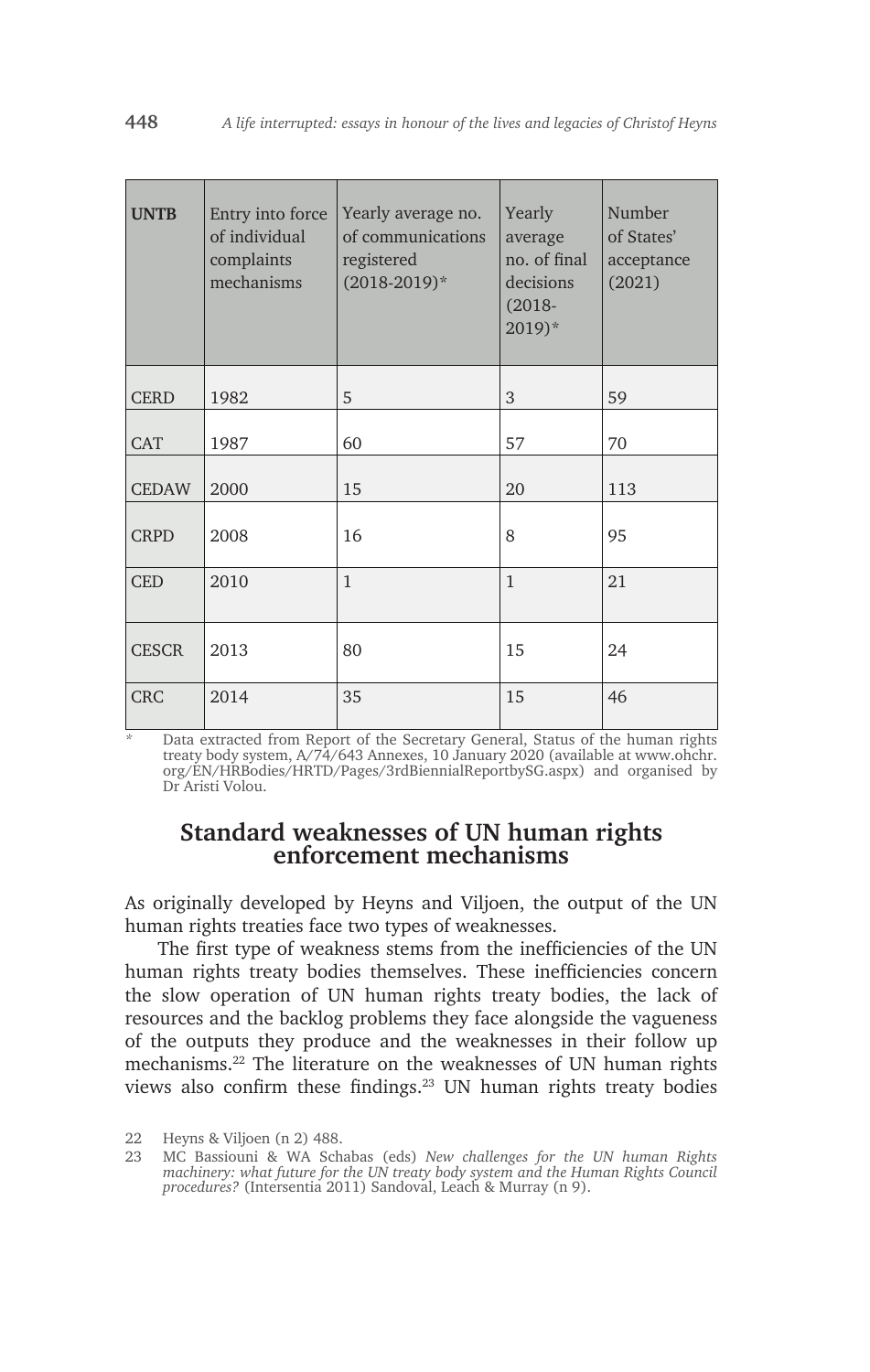face a significant backlog to process individual complaints. Individual complaints that are processed are subjected to delayed publication. Their translation into all UN official languages takes considerable time and they are not translated to local languages by the United Nations country offices. Their dissemination via the United Nations takes place through the cumbersome United Nations websites. The views have also been criticised for their lack of detailed legal reasoning and the vagueness of their recommendations as to the necessary individual measures that need to be taken,<sup>24</sup> even though there is also evidence that the clarity of UN human rights committee views on what types of remedies are required to address violations has increased over time across a number of treaty bodies.25 In addition, the UN has follow-up mechanisms to monitor the implementation of the views,<sup>26</sup> but these mechanisms are not adequately resourced.27 The follow-up procedures established by the Committees to monitor the implementation of views primarily rely on responses by state parties and authors as opposed to other more resource-intensive mechanisms such as those found at the Inter-American Court of Human Rights, where compliance hearings take place<sup>28</sup> or at the Council of Europe by way of regular monitoring of compliance with direct written input from civil society organisations.29

Alongside these inefficiencies, the UN views also share with all UN human rights treaty outputs, the lack of express binding recognition.<sup>30</sup> This means that when a state authority declines to implement a view, they often argue that they are not 'breaking international law' per se.  $31$ There are, of course, counter-views on this, holding that views are legally binding because the treaty obligations to provide remedies is legally

- 24 Similar problems are also noted with respect to concluding observations, M Kanetake 'UN human rights treaty monitoring bodies before domestic courts' (2018) 67 *International and Comparative Law Quarterly* 201.
- 25 Çalı & Galand (n 16).
- 26 A von Staden 'Monitoring second-order compliance: the follow-up procedures of the UN human rights treaty bodies' (2018) 9 *Czech Yearbook of International Law*  329.
- 27 A Donald, D Long & AK Speck 'Identifying and assessing the implementation of human rights decisions' (2020) 12 *Journal of Human Rights Practice* 125.
- 28 Sandoval, Leach & Murray (n 9).
- 29 B Çalı &A Koch 'Foxes guarding the foxes? peer review of human rights judgments by the Committee of Ministers of the Council of Europe' (2014) 14(2) *Human Rights Law Review* 301-325. Also see, European Implementation Network, Domestic Advocacy for the Implementation of Judgments of the European Court of Human Rights: An EIN Guide (2020) https://static1. squarespace.com/static/55815c4fe4b077ee5306577f/t/5ec397941541404e7 e1900c1/1589876642856/EIN+Toolkit+on+Domestic+Advocacy\_FINAL.pdf (accessed 4 October 2021).
- 30 R Van Alebeek and A Nollkaemper, 'The legal status of decisions by human rights treaty bodies in national law' in H Keller & G Ulfstein (eds) *UN human rights treaty bodies: law and legitimacy* (CUP 2012), also see M Nowak *UN Covenant on Civil and Political Rights, CCPR commentary* (2005) and E Rieter *Preventing irreparable harm, provisional measures in international human rights adjudication* (2010).

<sup>31</sup> Principi (n 8).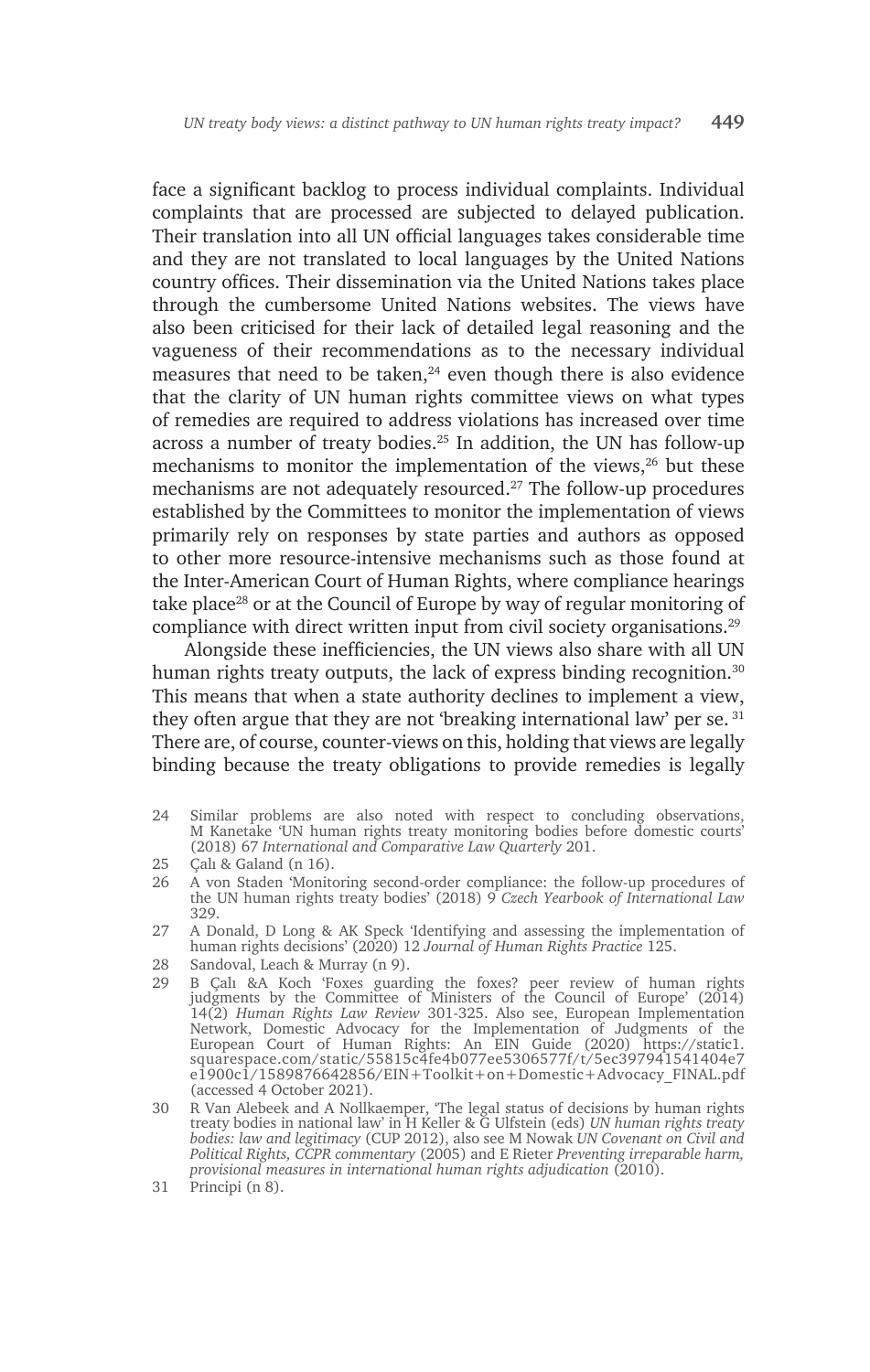binding and Committees are the authoritative interpreters of these obligations.32 The international law discussion on whether and on what basis UN views generate qualities of bindingness has knock on effects with regard to states' handling of the views. These range from refusals to implement and even contest views due to their lack of binding qualities, to making UN views binding as a matter of domestic law. In a recent case study of compliance with the CAT Committee's views by Canada, for example, Limon shows how the refusal to implement based on the non-legally binding status of UN views takes centre stage.33 In *Masih Shakeel*, Limon shows that the Canadian government had expressly disagreed with the Committee's decision in its submission to the Human Rights Committee.34 Following *Michael Lockrey v Australia* decision of the CRPD, Australian authorities contested that CRPD's interpretation that duty of reasonable accommodation required providing real-time steno-captioning in the courtroom and jury room.35 However, as the views have become more prominent as a form of output of UN treaty bodies, there are now also counter-examples that treat views with binding or weighty persuasive authority. I will return to these in the following section.

The second type of standard weakness focusses on the lack of domestic will or capacity to implement UN views. This is also a standard weakness that UN views not only share with other outputs of UN treaty bodies such as concluding observations,<sup>36</sup> but also with the implementation of binding human rights judgments, emanated by regional human rights courts.<sup>37</sup> This means that whether states effectively

- 32 See, for example, M Scheinin 'International mechanisms and procedures for omplementation' in R Hanski & S Markku (eds) *An introduction to the international protection of human rights: a textbook* (Abo Akademi 1999), Nowak (n 30), Rieter  $(n 30)$ .
- 33 P Limon 'Taking rights seriously: Canada's disappointing human rights implementation record' in *Implementing Human Rights Decisions: Reflections, Successes, and New Directions* (2021), available at http://www.bristol.a hrlip/outputs/implementing-human-rights-decisions/ (accessed on 28 October 2021).
- 34 As above. Also see VA Schorm 'It takes a village to implement a judgment: creating a forum for multi-stakeholder involvement in the Czech Republic' (2020) 12 *Journal of Human Rights Practice* 193.
- 35 Response of Australia to the Views of the Committee on the Rights of Persons with Disabilities in Communications 11/2013 (*GB v Australia*) and 13/2013 (*ML v* Australia) https://remedy.org.au/reports/Aust\_response\_to\_Lockrey&Beasley FinalViews.PDF (accessed 28 October 2021).
- 36 C Creamer & B Simmons 'The proof is in the process: self-reporting under international human rights treaties' (2020) 114 *American Journal of International Law* 1.
- 37 D Hawkins & W Jacoby 'Partial compliance: a comparison of the European and Inter-American Courts for Human Rights' (2010) 6 *Journal of International Law and International Relations* 35, C Hillebrecht 'Implementing international human rights law at home: domestic politics and the European Court of Human Rights' (2012) 13 *Human Rights Review* 279; A Von Staden *Strategies of compliance with the European Court of Human Rights: rational choice within normative constraints* (University of Pennsylvania 2018); Ø Stiansen 'Delayed but not derailed: legislative compliance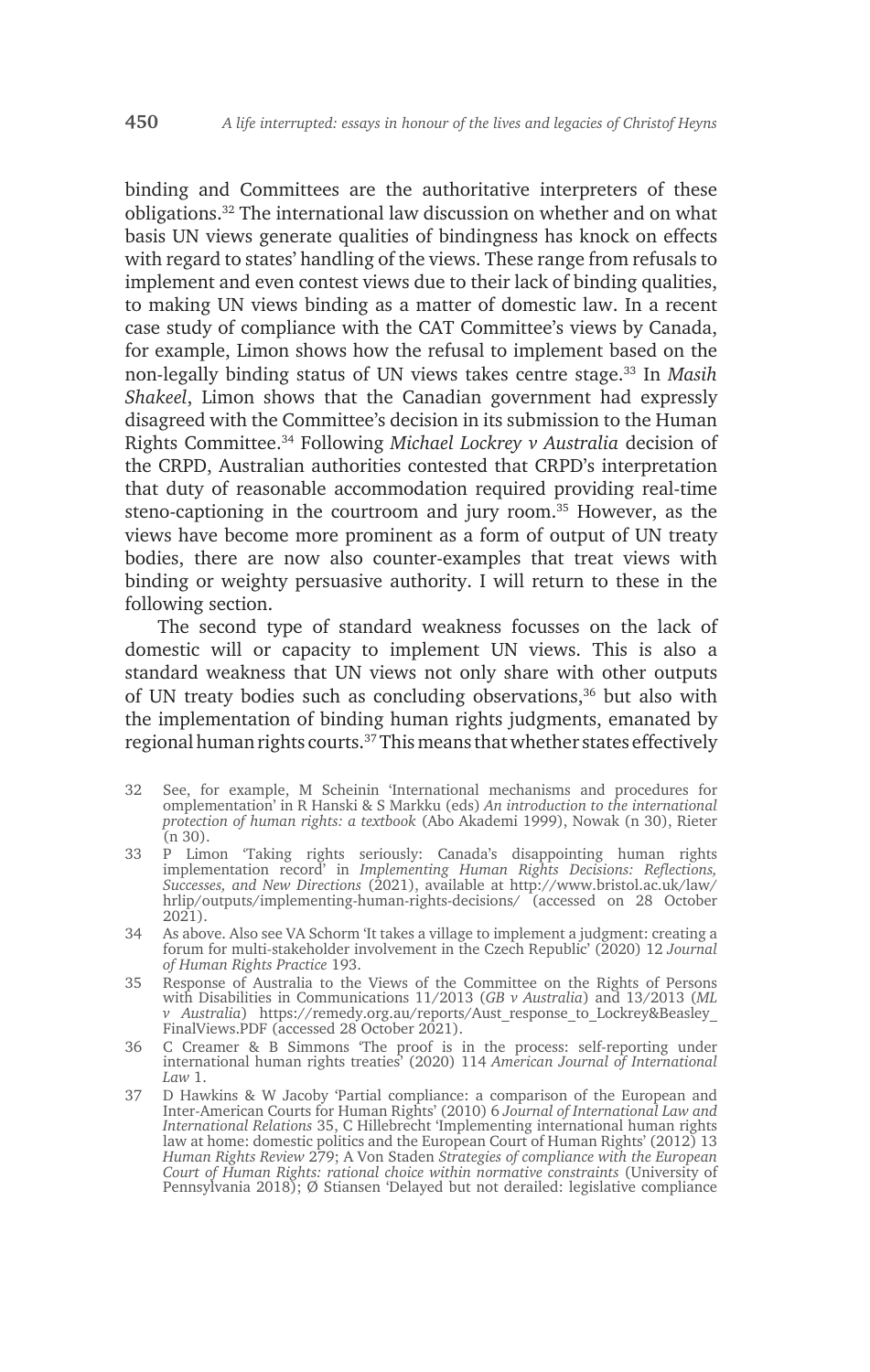comply or do not comply with UN treaty body views largely depends on variations in domestic factors.38 These factors range from political and judicial capacity and will to implement the views, how 'costly' the views are perceived as being by domestic authorities to implement,39 whether views concern politically sensitive issues, and whether there is a robust climate of domestic compliance, which includes domestic advocacy by civil society organisations, national human rights institutions, the media and other salient domestic constituents. Von Staden, for example, argues that the rule of law or democracy rate of a state effects the capacity of states to implement not only legally binding court judgments, but also decisions of UNTBs.<sup>40</sup> Previous research has shown that where there are limited political and legal opportunity structures to mobilise for human rights implementation, the implementation of human rights treaties, recommendations, views, and also human rights judgments generally face important uphill struggles domestically. 41 In addition, some human rights judgments and views are more costly than others: in particular, when what is necessary to implement human rights judgments and views requires major systemic changes – especially when there is little appetite to engage in such far-reaching domestic reforms or when it requires significant resources. Conversely, decisions that are less resource intensive attract higher compliance rates.<sup>42</sup>

# **UN human rights views: Capacity to harness new domestic legal opportunity structures**

Despite the fact that UN decisions in individual cases suffer from the standard weaknesses of UN human rights treaty body outputs as well as human rights judgments more generally, there is also evidence indicating that UN human rights views may be in a position to offer special opportunities for domestic impact compared to other forms of output. This is due to two unique features of UN human rights views in particular when compared to other types of UN treaty body outputs: the individualised and quasi-judicial nature of UN views.

with European Court of Human Rights judgments' (2019) 23 *International Journal of Human Rights* 1221.

<sup>38</sup> R Murray & C De Vos 'Behind the state: domestic mechanisms and procedures for the implementation of human rights judgments and decisions' (2020) 12 *Journal of Human Rights Practice* 22.

<sup>39</sup> B Çalı & A Koch 'Lessons learnt from the implementation of civil and political rights judgments' in M Langford, C Rodríguez-Garavito & J Rossi (eds) *Social rights judgments and the politics of compliance: making it stick* (2017) 43. (2017) 47.

<sup>40</sup> A Von Staden 'Monitoring second-order compliance: the follow-up procedures of the UN human rights treaty bodies' (2018) 9 *Czech Yearbook of International Law*  329

<sup>41</sup> BA Simmons *Mobilising for human rights* (CUP 2009).

<sup>42</sup> Principi (n 8).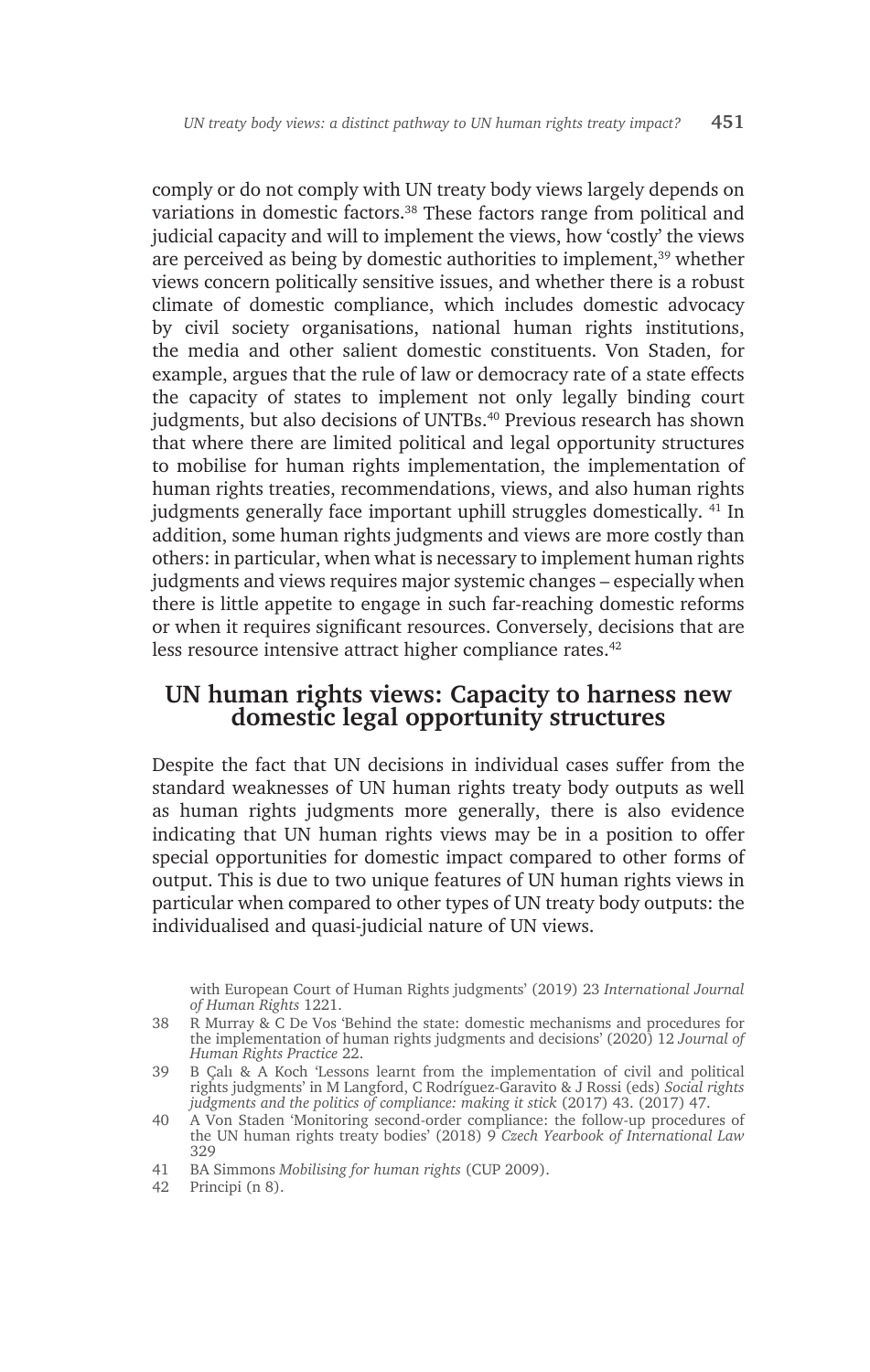First, UN views concern real individuals and the specific harms they suffer due to violations of UN human rights treaties. This connection to human stories opens up concrete domestic advocacy avenues for the authors of the applications and their legal representatives as well as for civil society, the media and legal academia. As such, views on individual cases offer concrete demonstrations for why a state falls short of its commitments to UN human rights treaties. Individual cases offer better opportunities for the media to advocate for human rights implementation, as they offer a human face to what a remote Geneva institution is able to offer to domestic and international audiences. For example, the case brought by Greta Thunberg and fifteen children before the UN Committee on the Rights of the Child<sup>43</sup> arguing that states' failure to adequately mitigate the climate crisis amounts to multiple violations of the Convention on the Rights of the Child has made international headlines,<sup>44</sup> bringing an unprecedented attention to the work of the Committee of the Rights of the Child that perhaps no public communications campaign by the UN could have achieved. Even though this case was ultimately declared inadmissible on nonexhaustion of domestic remedies grounds, its positive recognition of the climate crisis as a children's rights issue is expected to have ripple effects on how domestic and regional human rights courts will address climate related harms to children's rights.<sup>45</sup>

Second, UN views are quasi-judicial pronouncements. They make assessments as to whether states have violated the UN human rights treaties with respect to specific individuals, and in turn, they require states to remedy these violations, both with respect to the victims of human rights violations and guarantees of non-repetition of similar violations in the future. This unique feature makes the views easier to engage with from the perspective of domestic judicial and executive authorities as individuals who receive violation judgments from the UNTBs create feedback loops. Following a view finding violations of the UN human rights treaties, individuals turn back to domestic courts, executives and parliaments to seek domestic remedies and guarantees of non-repetition. An individual case, therefore, may become the basis

<sup>43</sup> *Saachi et al v Argentina* et al, Communication 104/2019 (Argentina), Communication 105/2019 (Brazil), Communication No. 106/2019 (France), Communication No. 107/2019 (Germany), Communication No. 108/2019 (Turkey)(8 October 2021), UN Doc CRC/C/88/D/104/2019, CRC/C/88/D/105/2019, CRC/C/88/ D/106/2019,CRC/C/88/D/107/2019, CRC/C/88/D/108/2019.

<sup>44</sup> 'Greata Thunberg and children's group hit back at attempt to throw out climate case' *Guardian*, 5 May 2020, https://www.theguardian.com/environment/2020/ may/05/greta-thunberg-and-childrens-group-hit-back-at-attempt-to-throw-outclimate-case (accessed 28 October 2021).

<sup>45</sup> A O'Nolan 'Children's Rights and Climate Change at the UN Committee on the Rights of the Child: Pragmatism and Principle in *Saachi v Argentina*' *EJIL Talk!* https:// www.ejiltalk.org/childrens-rights-and-climate-change-at-the-un-committee-on-therights-of-the-child-pragmatism-and-principle-in-sacchi-v-argentina/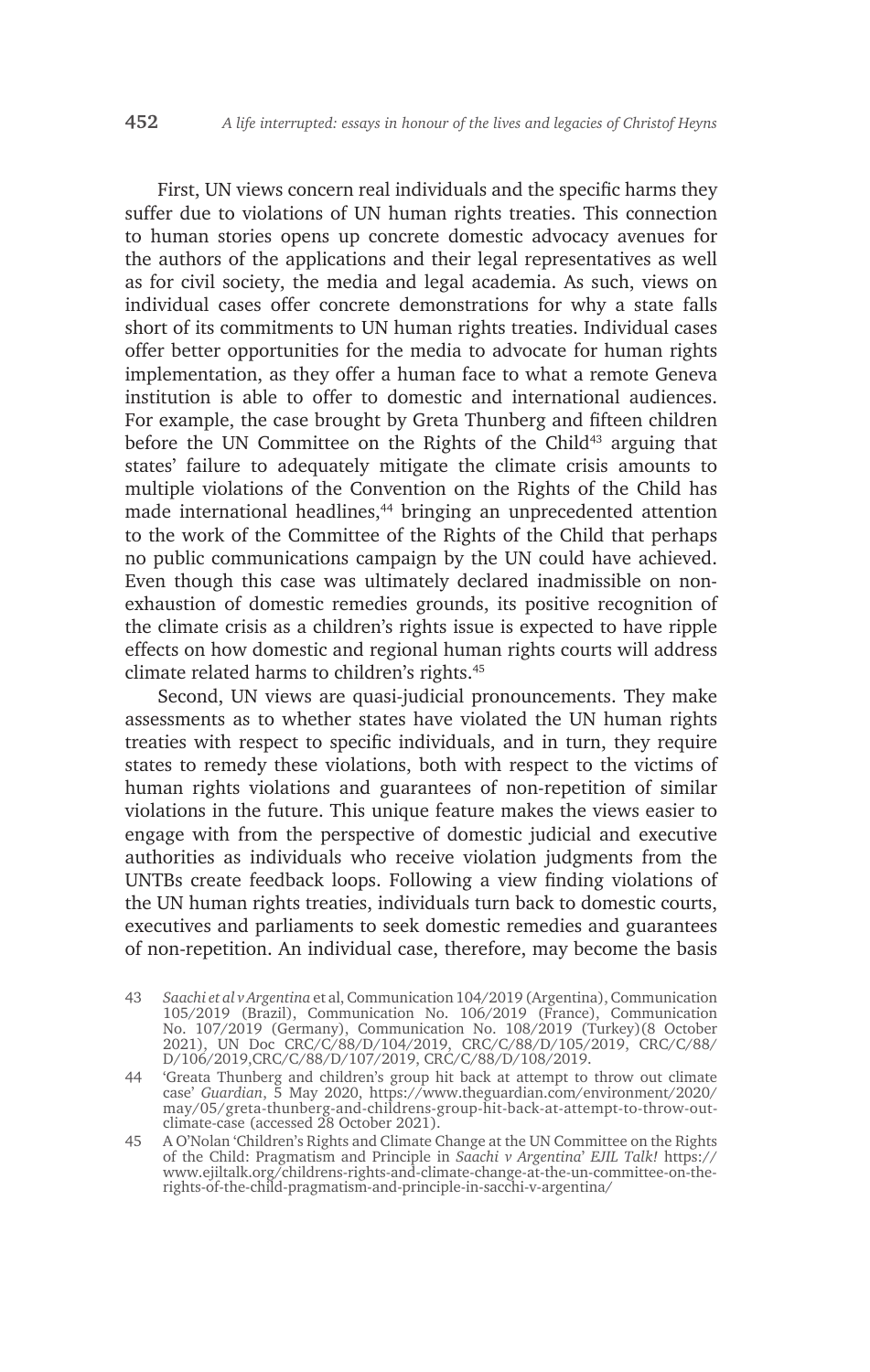for much broader systemic or institutional reform. These two aspects of UN views taken together show that views may be capable of mobilising a broad range of domestic compliance constituents for concrete domestic impact, especially when compared to other outputs of UN human rights treaty bodies.

#### *Views as pathways to mobilise domestic judges, parliaments and executive organs*

One important mechanism in this regard is domestic legal frameworks enabling domestic authorities to give domestic legal effect to UN human rights views. The existence of a robust domestic legal framework bypasses the problem of the non-binding nature of the views under international law by legalising the status and consequences of UN views in a state's domestic legal order. This in turn allows for domestic courts to be responsive to the individual and general remedies that are called for in the individual views, overcoming judicial rejectionism, as was manifested in the case of Canadian judges discussed above. There are examples of legal frameworks, which treat UNTBs similar to regional human rights courts and commissions as a matter of domestic law. One example is Colombia, where domestic law clearly instructs the domestic courts to provide compensation to individuals receiving decisions from 'international human rights bodies'.46 In Sweden, the Swedish Aliens Act requires that a residence permit is given to any individual if an international complaints mechanism find that the deportation of that individual would violate Sweden's obligations under international law.47 These examples, however, are not necessarily complete legal frameworks to give full effect to views, as the focus of the domestic law is on offering individualised remedies.

A second type of domestic mechanism is the legalisation of the status of the UN views domestically by way of the recognition of their binding effects by domestic courts. This has come about through the engagement of domestic judiciaries with UN views as a matter of international law, or domestic law or both. In Spain, the recognition of the binding nature of CEDAW views came at the apex of the judicial system, by the Supreme Cout of Spain..<sup>48</sup> In Switzerland, the judiciaries response was different. CAT views that found violations of

<sup>46</sup> Concluding Observations on the 7th period Report of Colombia (17 November 2016) UN Doc CCPR/C/Col/Co/7 para 6. The HRC, however, also criticises that this legal framework only allows to give effect to compensation for victims, and not a general framework to implement all remedies flowing from a decision.

<sup>47</sup> Swedish Aliens Act Section 5 para 4 cited in SS Ford, 'Nordic Migration Cases before the UN Treaty Bodies: Pathways of International Accountability' (2021) I *Courts Working paper Series* 267.

<sup>48</sup> Judgment No. 1263/2018 of July 17, 2018, ROJ: STS 2747/2018, ECLI: ES:TS:2018:2747 (Tribunal Supremo [Sup. Ct.], Sala de lo Contencioso-Administrativo [Contentious-Administrative Chamber]) (Spain)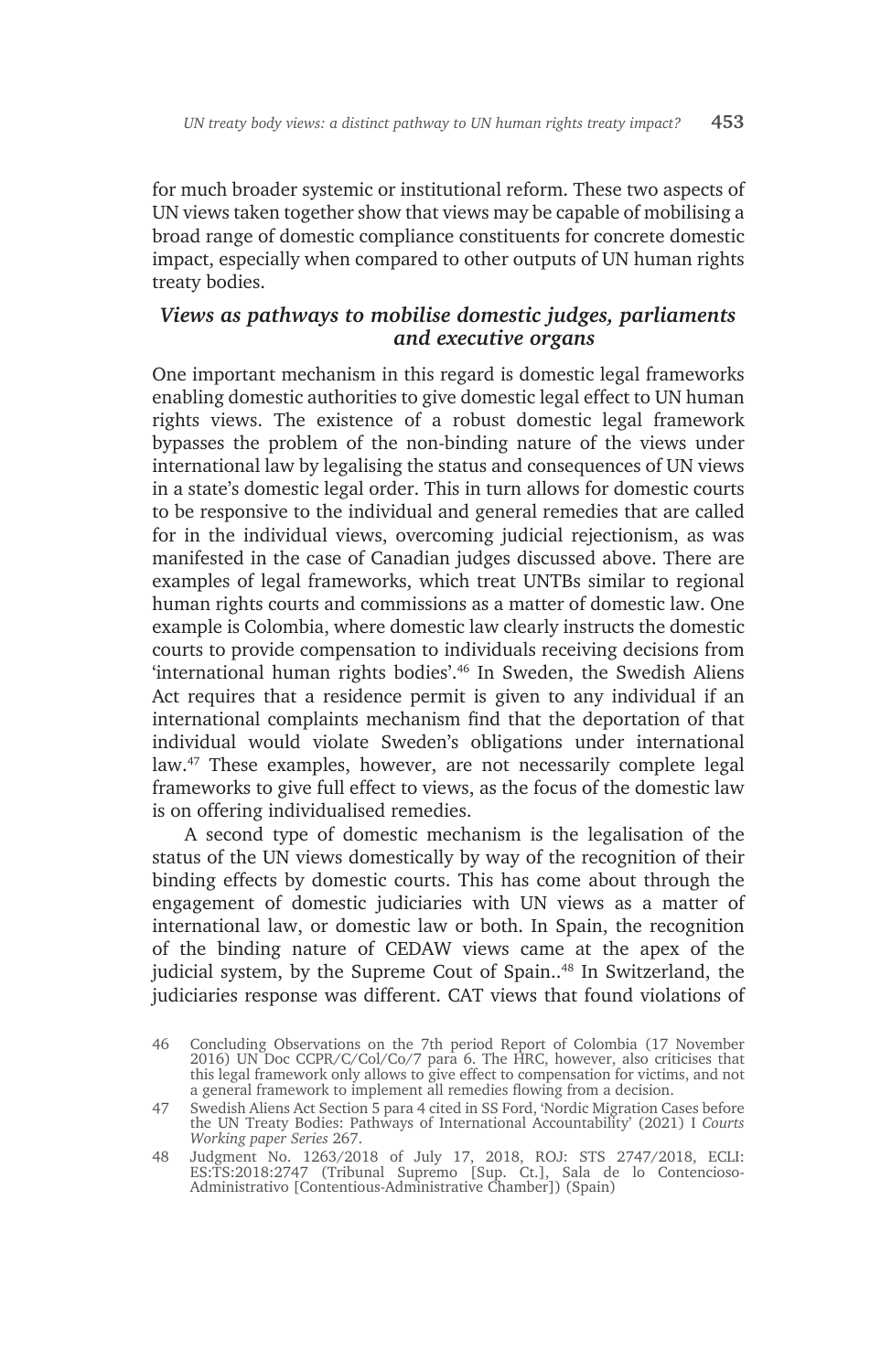the non-refoulement obligations under the CAT have been treated as 'new evidence' by Swiss Administrative Courts, allowing for a review of cases following decisions by the CAT Committee.49 There are now also emerging examples as to how the domestic judicial recognition of UN views in one country may have comparative law value in other contexts. This seems to be the case in Kyrgyzstan.<sup>50</sup> Lawyers advocating for the implementation of specific UN views in Kyrgyzstan, for example, submitted an *amici curiae* brief to domestic courts, offering reasons underpinning the obligation to implement the decisions of the UN HRC citing, among others, the Supreme Court of Spain's case law on the binding nature of a decision issued by the CEDAW Committee.<sup>51</sup> In addition, human rights lawyers in Kyrgyzstan were able to secure an amendment in the Kyrgyz Criminal Procedure Code, allowing a sentence or a judicial decision to be revoked in the light of a Human Rights Committee view.<sup>52</sup>

These examples show that the standard weakness of the 'nonbinding objection' to the implementation of UN views can be overcome by directing the focus of advocacy to the creation of domestic legal frameworks and enabling domestic judicial attitudes. In countries, where a legal framework to implement UNTB decisions are lacking, compliance and impact risk being erratic and subject to whether the domestic authorities agree with the substance of the views themselves. Indeed, creation of enabling legal frameworks has also been the pathway for effective domestic implementation and impact, also in the case of internationally legally binding judgments of regional human rights courts. There is significant evidence that the internationally legally binding status of human rights judgments (as opposed to UN human rights views) has not by itself led to smooth domestic implementation.<sup>53</sup> Regional human rights courts have been keen to increase the buy-in

49 KF Princip 'Implementation of decisions under treaty body complaints procedures – do states comply? how do they do it?' (2017) https://hr.un.org/sites/hr.un.org/ files/editors/u4492/Implementation%20of%20decisions%20under%20treaty%20 body%20complaints%20procedures%20-%20Do%20states%20comply%20-%20 2015%20Sabbatical%20-%20Kate%20Fox.pdf (accessed 28 October 2021).

50 M Lisitsyna & A Miller 'Litigating Torture in Central Asia: Lessons Learned from Kyrgyzstan and Kazakhstan' (2021) in 'Implementing Human Rights Decisions: Reflections, Successes, and New Directions', available at http://www.bristol.ac.uk/ law/hrlip/outputs/implementing-human-rights-decisions/ (accessed 28 October 2021).

- 51 As above.
- 52 Concluding Observations on the 7th period Report of Colombia (n 44) 442. Art 4(3) of Kyrgyz Criminal Procedure Code states: 'a sentence or a judicial decision may be revoked and the procedure may be resumed in cases ordered by a recognized international body based on the international treaties to which the Kyrgyz Republic is a party.' Reported in Lisitsyna & Miller (n 49).
- 53 B Çalı 'How loud do the alarm bells toll? execution of the 'article 18' judgments of the European Court of Human Rights' (2021) 2 *European Convention on Human Rights Law Review* 1-29.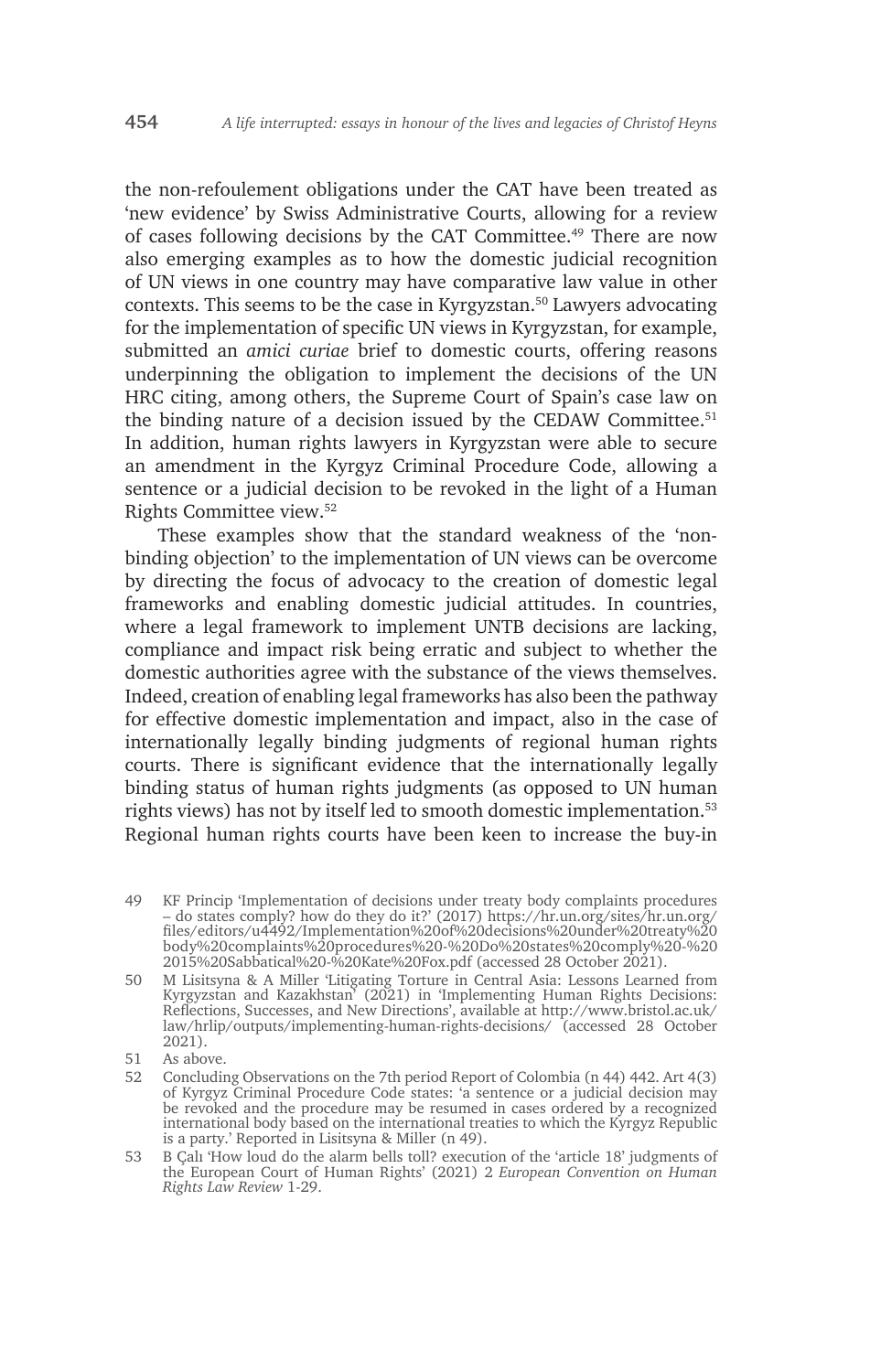of domestic courts, parliaments and executives to ensure compliance with human rights judgments, either by way of doctrinal innovations, such as the 'conventionality control doctrine' in the case of the Inter-American Court of Human Rights<sup>54</sup> and the pilot judgment procedure of the European Court of Human Rights<sup>55</sup> or by way of extra-legal initiatives, such as the Superior Courts Network of the European Court of Human Rights or the Judicial Dialogue between the African Court on Human and Peoples' Rights and national supreme or constitutional courts.<sup>56</sup>

The recent successes of ensuring impact of UN views through domestic legalisation and the similarities in compliance challenges shared by human rights judgments and human rights views, opens up rethinking how to best boost domestic legal opportunity structures to ensure more routine forms of compliance with UN views domestically. In this regard, the non-legally binding status of UN views under international law does not present a significant weakness, if this is compensated by ensuring the legal effects of views under domestic law through advocacy for legislative frameworks or domestic judicial precedents. The judgment-like nature of the views offers them a better chance to have impact through domestic courts. That said, one of the standard weaknesses of the views, their quality in reasoning, becomes all the more important to enhance their chances of buy-in via domestic courts, so that they can be taken into account in similar cases.

#### *Harnessing regional human rights courts and commissions for impact*

The reasons as to why UN views are more amenable to domestic judicial impact – due to their quasi-judicial form – further applies to their uptake by regional human rights courts and commissions when it comes to influencing outcomes both in individual cases and as a matter of *erga omnes* impact, understood as application of UN treaty body case law as part of the international human rights corpus juris.<sup>57</sup> UN views

<sup>54</sup> AE Dulitzky 'An Inter-American Constitutional Court? the invention of conventionality control by the Inter-American Court of Human Rights' (2015) 50 *Texas International Law Journal* 45–93.

<sup>55</sup> L Glas 'The functioning of the pilot judgment procedure of the European Court of Human Rights in practice' (2016) 34 *NQHR* 41.

<sup>56</sup> See, the Superior Rights Network Superior Courts Network launched by the European Court of Human Rights in 2015 to enrich dialogue and implementation of the Convention. https://www.echr.coe.int/Pages/home.aspx?p=court/dialogue courts/network&c= (accessed 28 October 2021) or the 5th session of the Judicial Dialogue between the African Court of Human and Peoples Rights and national supreme or constitutional courts in 2021. https://www.african-court.org/wpafc/ fifth-african-judicial-dialogue-building-trust-in-african-judiciaries/

<sup>57</sup> The impact of UN views extends beyond regional human rights courts to international courts and tribunals more generally. See, for example, ICTY, *Prosecutor v Hartmann* (Judgment) Appeals Chamber (2011) IT-02-54-R77.5-A, ICC, *Prosecutor v Bemba*  (Decision on the Prosecutor's Application for Leave to Appeal Pre-Trial Chamber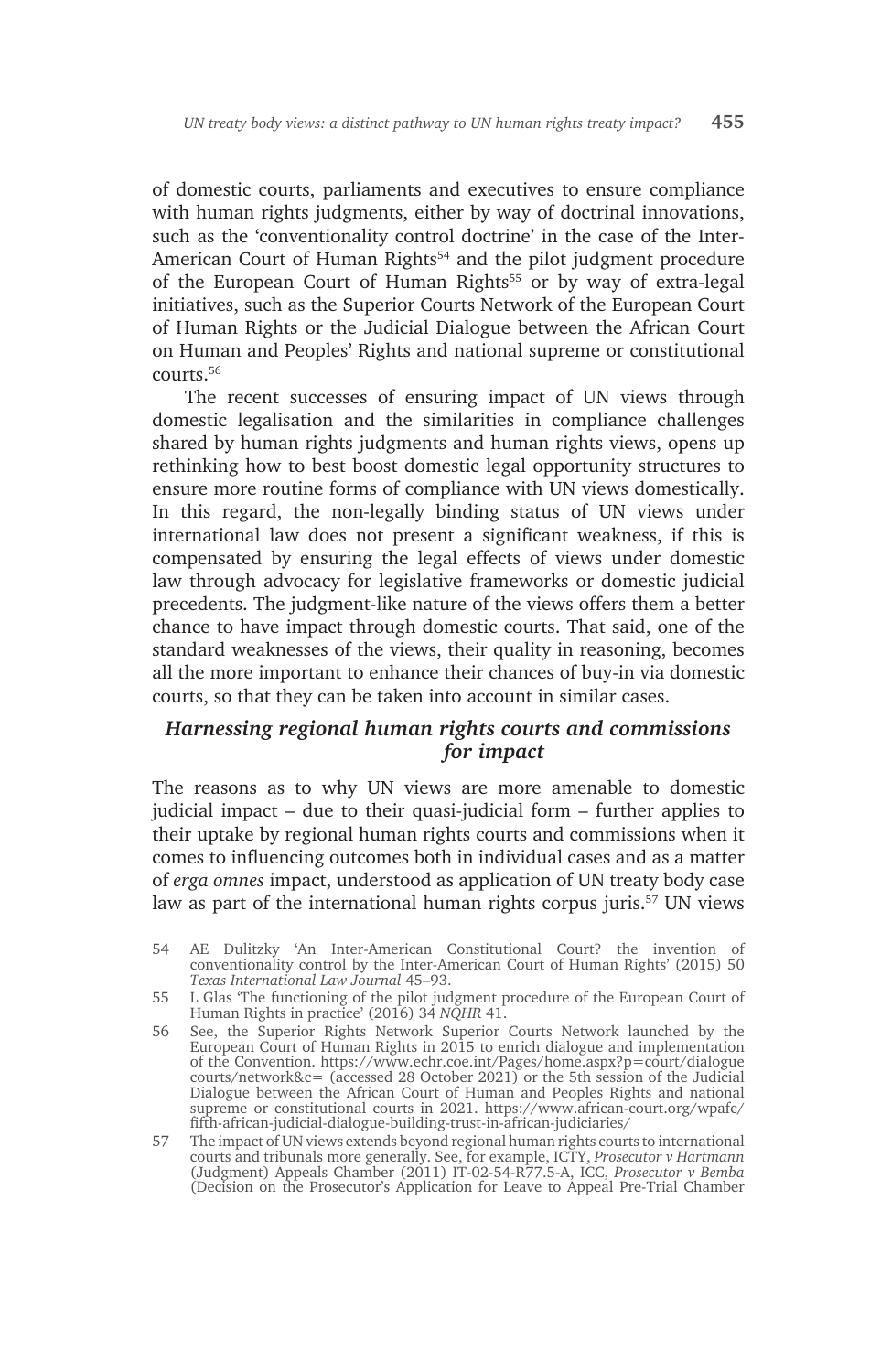having an impact on the case law of the regional human rights courts and commissions, therefore, can be understood to be uniquely situated to generate both a form of direct impact, and also indirect impact on the ground for the lived experiences of individuals and communities, a central theme in Professor Heyns' scholarship.

Of the three regional systems, the design features of the African Court on Human and Peoples' Rights stands out as the most likely context for such indirect impact, as the Statute of the Court explicitly allows for the African Court on Human and Peoples' Rights to adjudicate cases brought by individuals under AU human rights treaties as well as under those UN human rights treaties which a state is party to.<sup>58</sup> The presence of a well-developed body of case law by the UN human rights treaties, therefore, has real potential for the African Court of Human and Peoples' Rights to take into account UN views in applications brought before it with a similar scope. This allows for the African Court of Human and Peoples' Rights to legalise the interpretive principles developed through UN views beyond merely treating them as persuasive authority.<sup>59</sup>

In the case of the Inter-American Court of Human Rights, rules and limitations regarding the interpretation of its provisions in Article 29 (restrictions regarding interpretation), $60$  alongside the general openness of the Inter-American Court of Human Rights to treat its own treaty as an indispensable part of the broad international human rights corpus juris<sup>61</sup> further opens up the possibility that the UN views can be treated as relevant sources regarding the treatment of similar cases in the case law of this Court. The European Court of Human Rights, too, through the doctrine of 'global consensus' takes into account developments in international human rights law more broadly, $62$  including through the development of UN views, is capable of directly engaging with UN views. This, for example, has been the case in its ground-breaking judgment

Ill's Decision on Disclosure) Pre-Trial Chamber III (2008) ICC-01/05-01/08-75.

58 Art 3(1) of Protocol on the Establishment of the African Court on Human and Peoples' Rights states

'The jurisdiction of the Court shall extend to all cases and disputes submitted to it concerning the interpretation and application of the Charter, this Protocol and any other relevant Human Rights instrument ratified by the States concerned'.

<sup>59</sup> See, *Zongo and Others v Burkina Faso* (reparations) (2015) 1 AfCLR 258 para 48 citing *Shirin Aumeeruddy and 19 other Mauritian Women v Mauritius* Communication No 035/1978 (9 April 1981) UN Doc CCPR/C/12/D/35/1978.

<sup>60</sup> American Convention on Human Rights art 29.

<sup>61</sup> IACtHR (Advisory Opinion) OC-1/82, 24 September 1982, "Other treaties" subject to the advisory jurisdiction of the Court (Article 64 American Convention on Human Rights. Also see, IACtHR, taking into account the case law of the UN Human Rights Committee on enforced disappearances in 'Street Children' (*Villagran-Morales et al v Guatemala*) (Merits) (1999) Series C No 63.

<sup>62</sup> *Demir and Baykara v Turkey* (2008) 48 EHRR 54.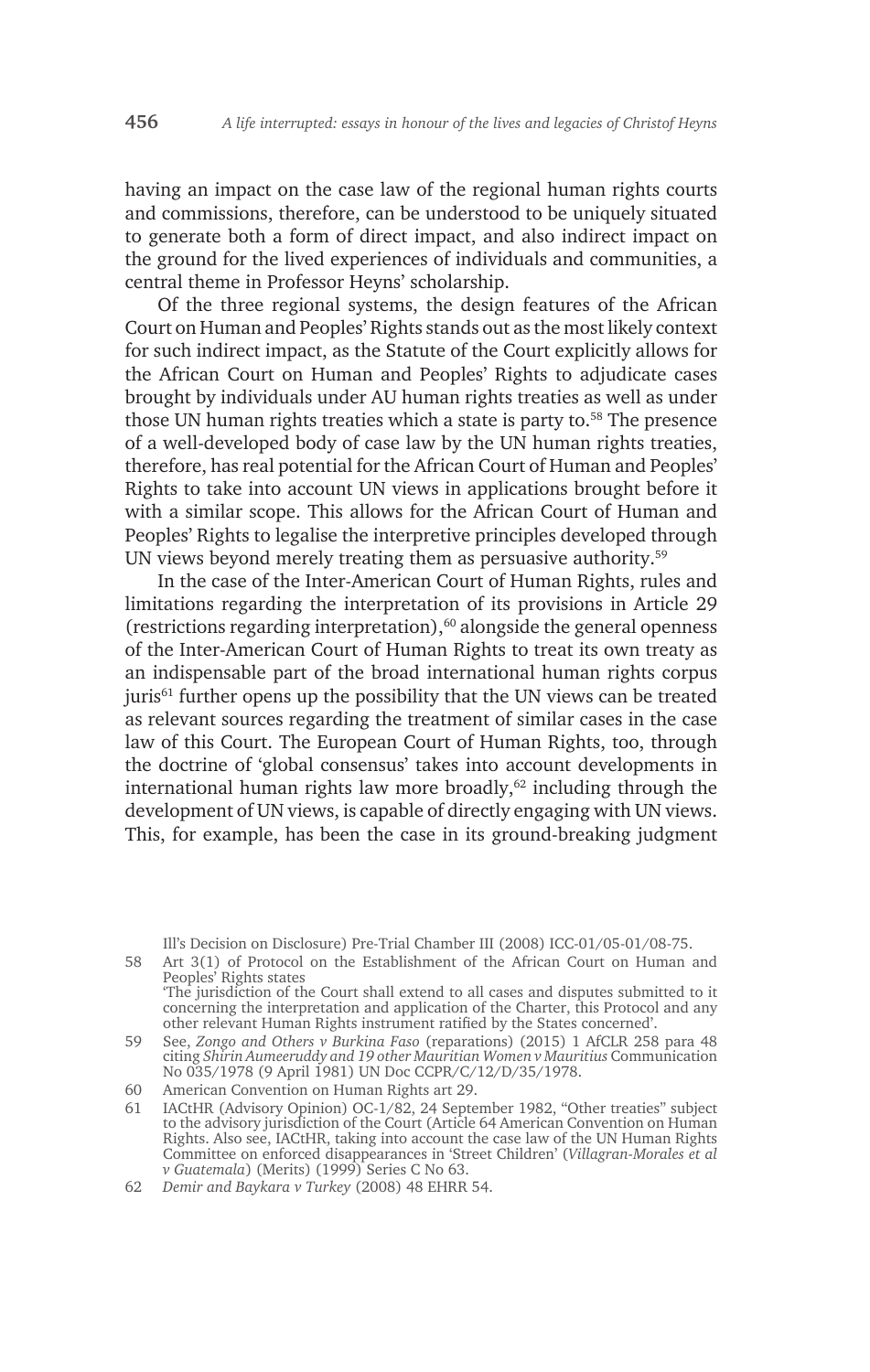on domestic violence in the case of *Opuz v Turkey*. <sup>63</sup> The Court, in this case, directly cited two CEDAW decisions on domestic violence.<sup>64</sup>

Even if it may be held that taking cases before regional human rights courts is likely to be more impactful than UN treaty body views, the UN treaty bodies have also turned this assumption around by focussing on the shortcomings of the practices of the regional human rights courts in their approach to admissibility of cases that have been already examined by human rights courts. Specifically, and perhaps in an unexpected way, this has been the case with the UN Human Rights Committee's approach to handling individual complaints that have received a decision of inadmissibility from the European Court of Human Rights.65 The UN Human Rights Committee in the case of *Achabal Puertas v Spain* in 2010, for example, clearly held that the 'limited reasoning contained in the succinct terms of the Court's letter does not allow the Committee to assume that the examination included sufficient consideration of the merits', and declared the communication admissible.<sup>66</sup> This has allowed individuals whose cases were summarily dismissed by the European Court of Human Rights to have a second chance of international review at the UN Human Rights Committee.<sup>67</sup> This approach has also been followed by the Committee against Torture.68 The handling of the summary reviews of human rights cases by the European Court of Human Rights by UN Human Rights Treaty bodies show that the pathways of impact of UN treaty body views can also come about by the UN treaty bodies acting as correctives to the practices of regional human rights courts and commissions as a matter of practice.

<sup>63</sup> *Opuz v Turkey* (2010) 50 EHRR 28. Also see the engagement with the UN Human Rights Committee case law on conscientious objection in the case of *Bayatyan v Armenia* (2012) 54 EHRR 15.

<sup>64</sup> (n 56) paras 76 and 77 citing *AT v Hungary* Communication 2/2003 (26 January 2005) UN Doc CEDAW/C/32/D/2/2003 and *Fatma Yıldırım v Austria*  Communication No 6. 2005 (1 October 2007) CEDAW/C/39/D/6/2005.

<sup>65</sup> C Deprez 'The admissibility of multiple human rights complaints: Strasbourg and Geneva compared' (2019) 19 *Human Rights Law Review* 517.

<sup>66</sup> *Achabal Puertas v Spain* Communication 1945/2010 (27 March 2013), UN Doc CCPR/C/107/D/1945/2010, para 7.2.

<sup>67</sup> Also see *X v Norway* Communication 2474/2014 (5 November 2015) UN Doc CCPR/C/115/D/2474/2014, para 6.2; *AGS v Spain* Communication 2626/2015, (2 November 2015) UN Doc CCPR/C/115/D/2626/2015, para 4.2.

<sup>68</sup> *JM v The Netherlands*, Communication 768/2016, UNCAT Committee (12 June 2019) UN Doc CAT/C/66/D/768/2016, *JI v The Netherlands*, Communication 771/2016 (11 June 2019) CAT/C/66/D/771/2016.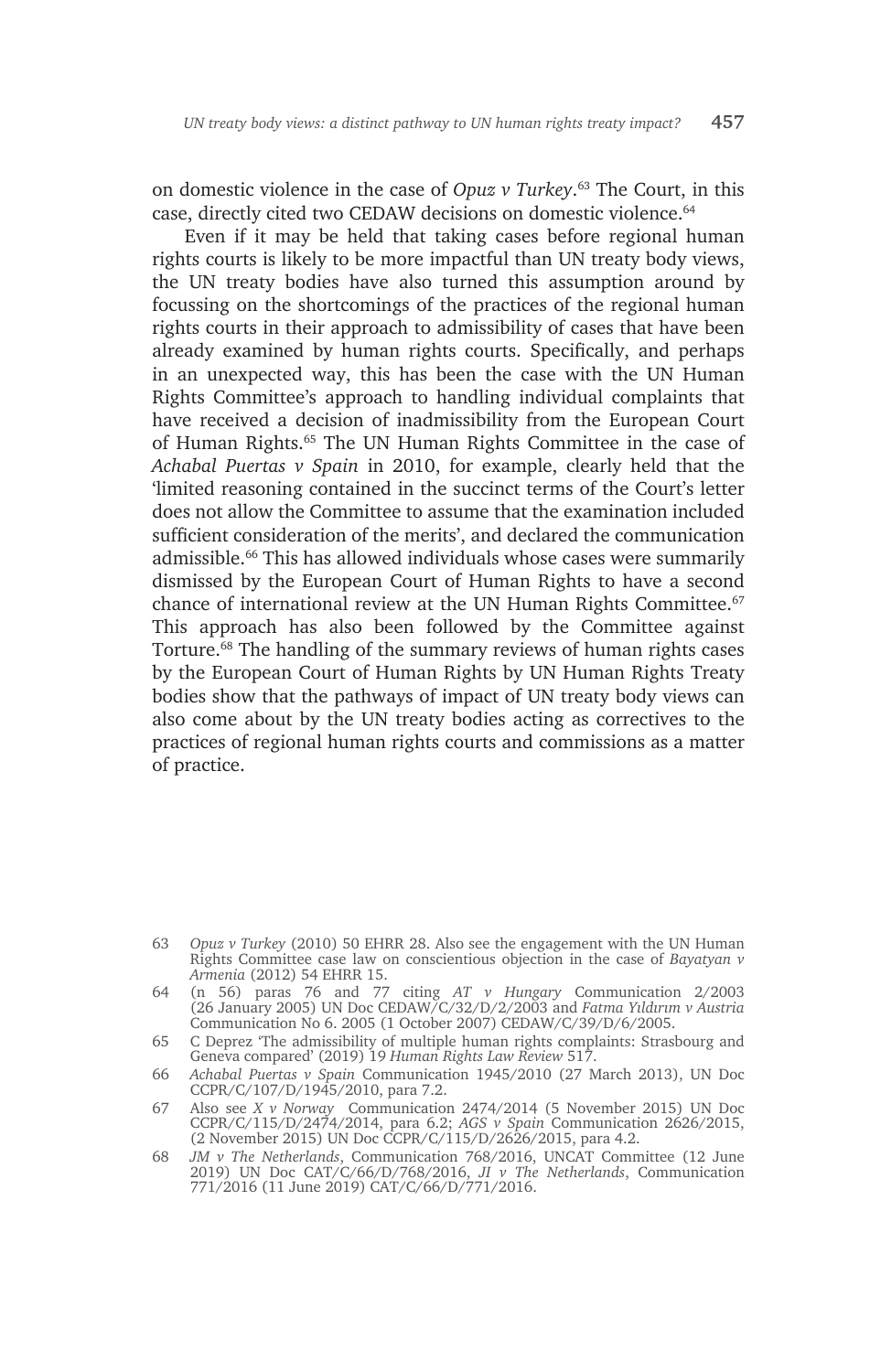### **Conclusion**

This chapter has showed that the domestic impact of UN views continues to suffer from the standard weaknesses seminally identified by Heyns and Viljoen. The judgment-like, or quasi-judicial nature of views, however, also offer distinct opportunities for impact, understood both as direct and indirect impact. Specifically, the views of UN treaty bodies are capable of generating distinct opportunities for impact. Views connect the remote structures of Geneva to the victims of human rights violations. They in turn are capable of receiving more attention in domestic contexts due to their ability to put a human face to UN human rights law and violations. In addition, UN views more easily garner the attention of domestic judiciaries, precisely because of the ways in which they are capable of creating specific feedback loops for impact. Individuals return to domestic courts to obtain remedies and require them to directly engage with such views and their consequences. While domestic courts in different countries continue to resist the implementation of UN views based on their non-binding legal status, there is now evidence showing that domestic courts around the world are also capable of clarifying the domestic legal status of UN views, drawing on resources from constitutional and public law interpretation. In this respect, the proliferation of UN views from nearly all of the UN human rights treaty bodies addressing a truly global audience is in the process of generating a new field of comparative constitutional and public law. The precedents created by the treatment of UN views by domestic courts across the world offers opportunities for comparative judicial dialogues amongst courts, making it more costly to ignore such views.

All of this is not to say that the original findings of Heyns and Viljoen in 2001, and subsequently others, that there is no significant and routine impact when seen from a global perspective, is fundamentally altered. However, it should be emphasised that the UN views and the specific interfaces they have created with domestic and international compliance audiences have become more dominant features of the UN human rights law architecture in particular in the last two decades. The significant trend of states opting into UN individual complaints mechanisms, and in turn the volume of UN views holding states accountable across the globe, both with respect to states that are parties to regional human rights courts and those that are not, have given a new impetus to the efforts towards the positive impact of UN human rights treaties on the lives of individuals.

What is clearly needed to further enhance the impact of UN views is creating more awareness and knowledge about them, not only